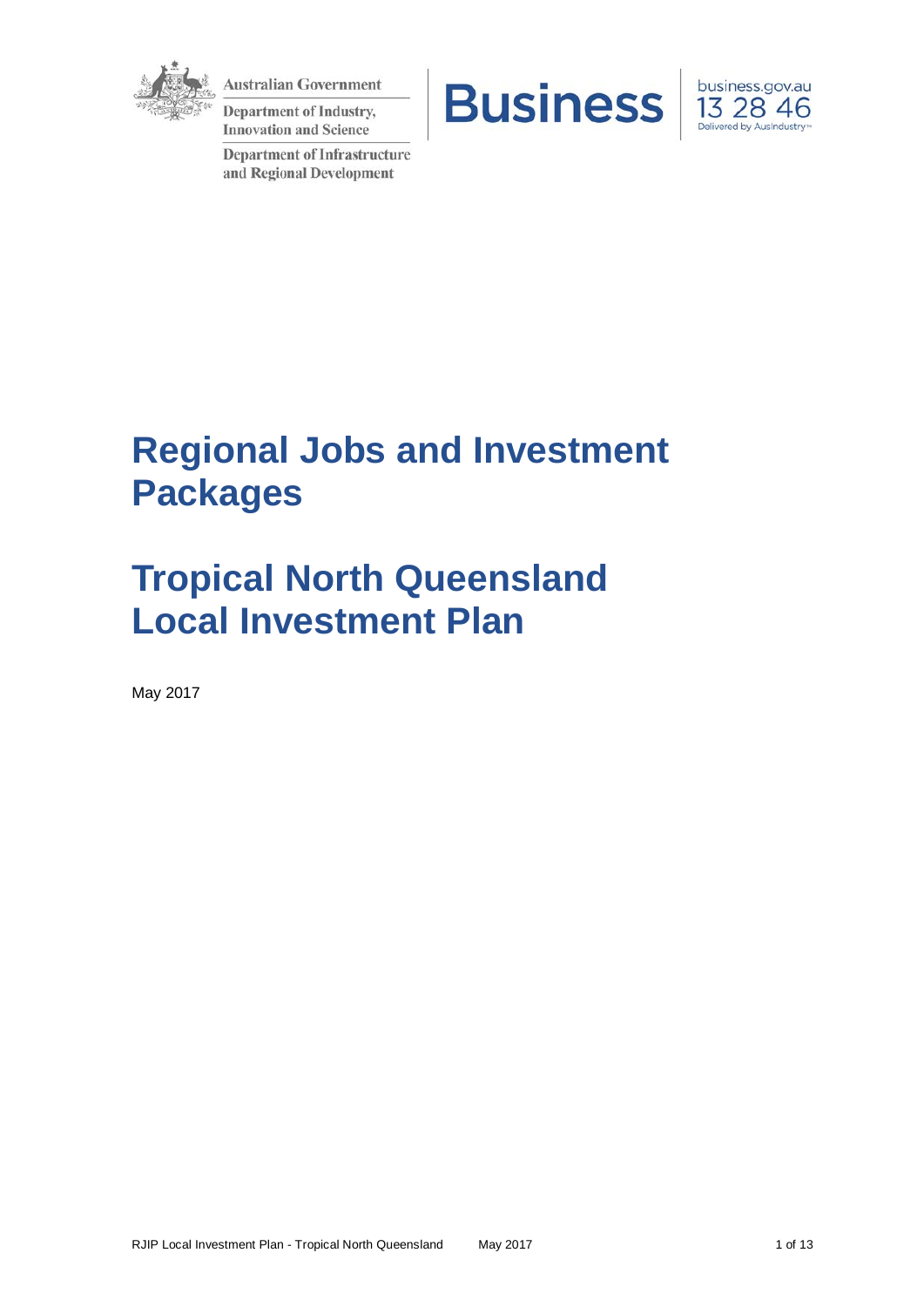# **Table of Contents**

| 1              |  |
|----------------|--|
| 2              |  |
| 3              |  |
| $\overline{4}$ |  |
| 4.1            |  |
| 4.2            |  |
| 4.3            |  |
| 4.4            |  |
| 4.5            |  |
| 4.6            |  |
| 5 <sup>5</sup> |  |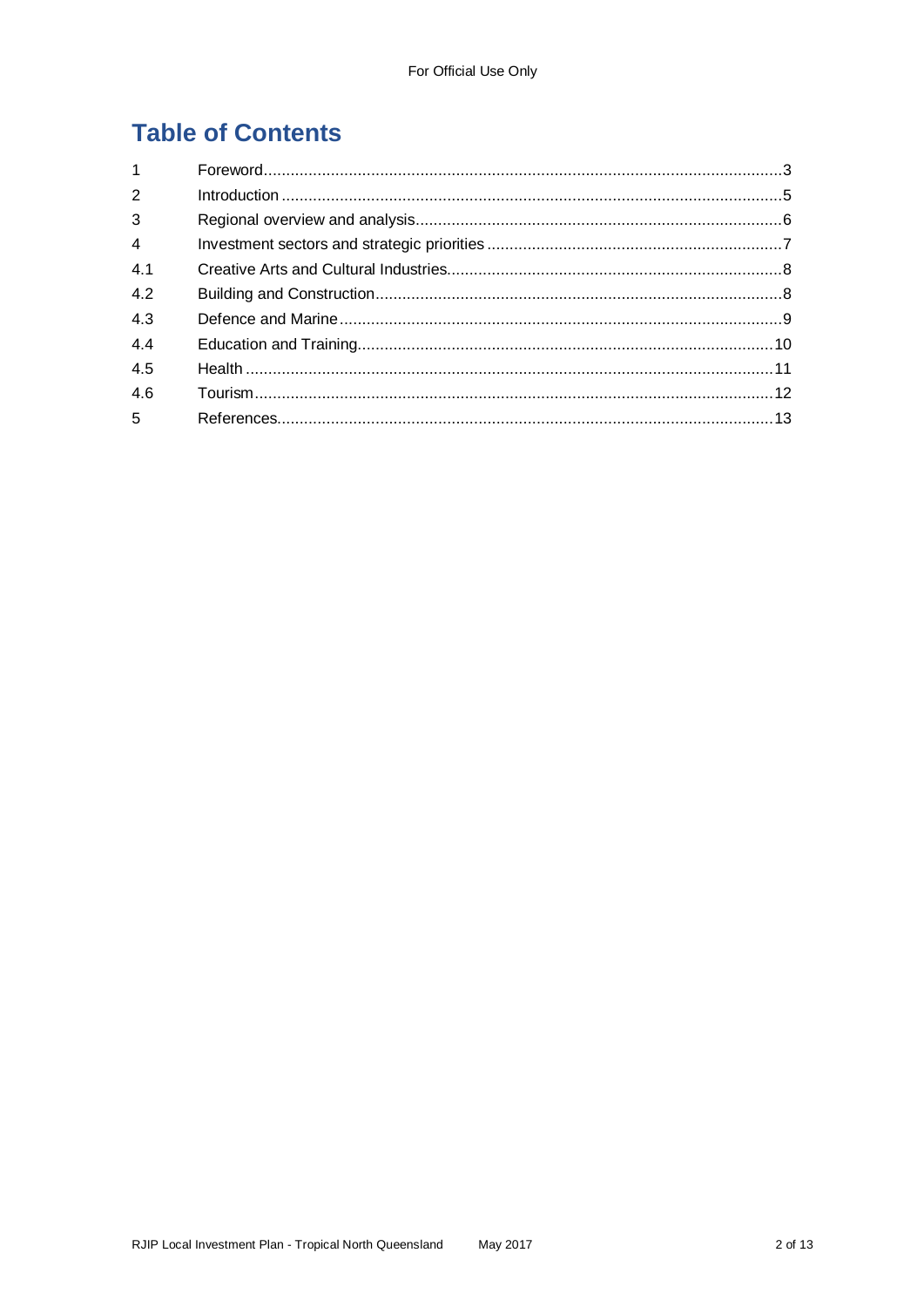# 1 Foreword

The Australian Government has committed \$220 million to the Regional Jobs and Investment Packages (RJIP) to help regions in Australia diversify their economies, stimulate long-term economic growth and deliver sustainable employment.

Cairns is one of ten pilot regions which have been chosen to be a part of the RJIP and will be receiving \$20 million.

Local Planning Committees (LPC) in each region have helped communities assess their region's economic opportunities and competitive advantages by developing local investment plans. This creates a community-driven, government investment partnership between the pilot region local communities, business and the Australian Government.

The planning committee has established a local investment plan, and now funding will be available through three streams:

- Business innovation grants
- **Local infrastructure grants**
- Skills and training grants

The Local Investment Plan identifies investment sectors and strategic priorities that create sustainable industries and jobs into the future. The plan provides an economic and strategic overview of the region based on an assessment of the region's competitive advantages and potential areas of growth.

Funding under the programme will reflect the investment sectors and strategic priorities set out in this plan. Investment sectors reflect broad industry areas that can drive economic growth and create jobs in the region.

Strategic priorities are associated with each investment sector. These priorities target specific activities within the sector that can unlock new markets and create opportunities in the region.

All applications for Regional Jobs and Investment Packages (RJIP) funding in the region should align with one or more of the priorities outlined in the plan. The first RJIP merit criteria asks applicants to demonstrate the linkages between their project and the region's plan.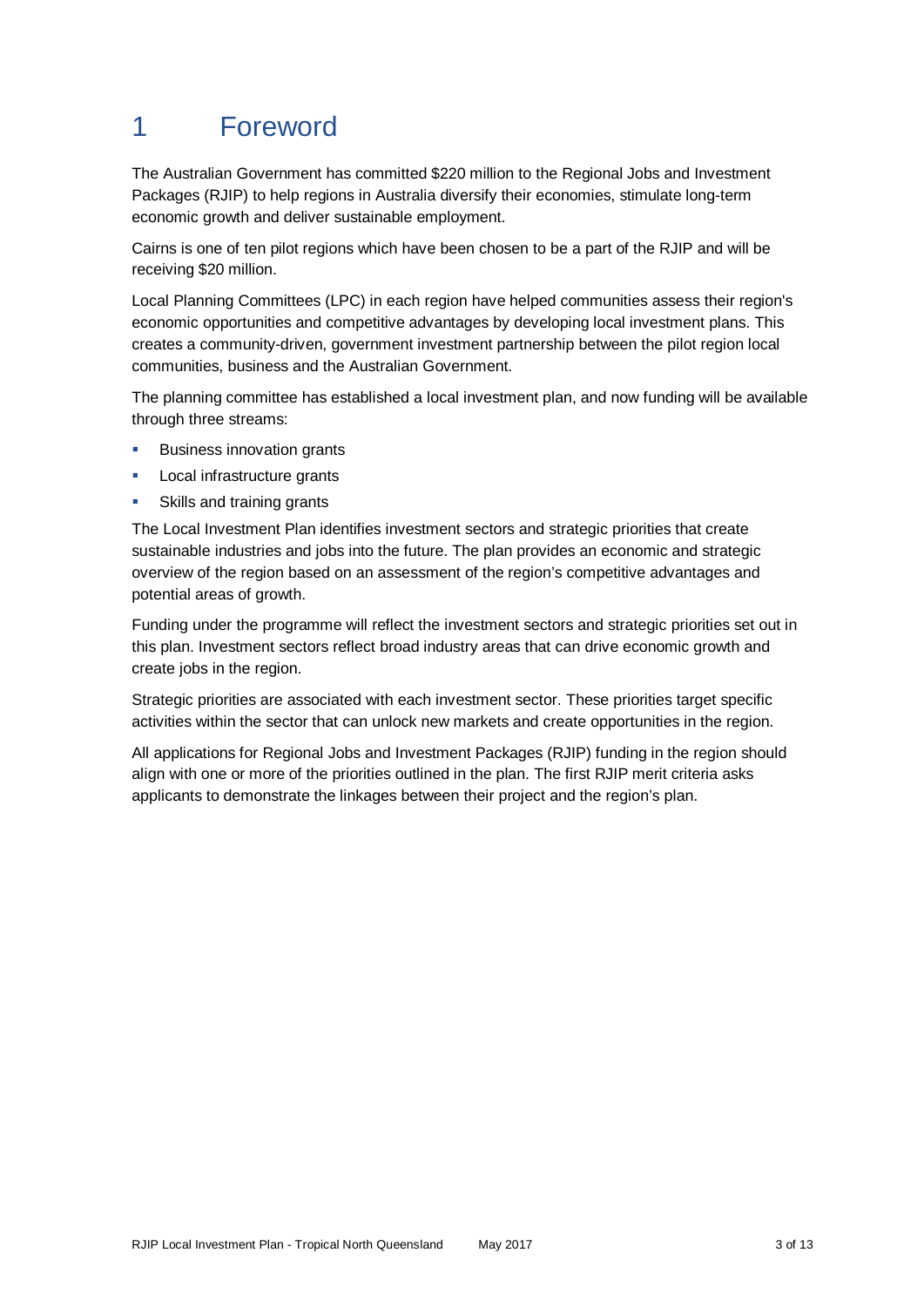For Official Use Only

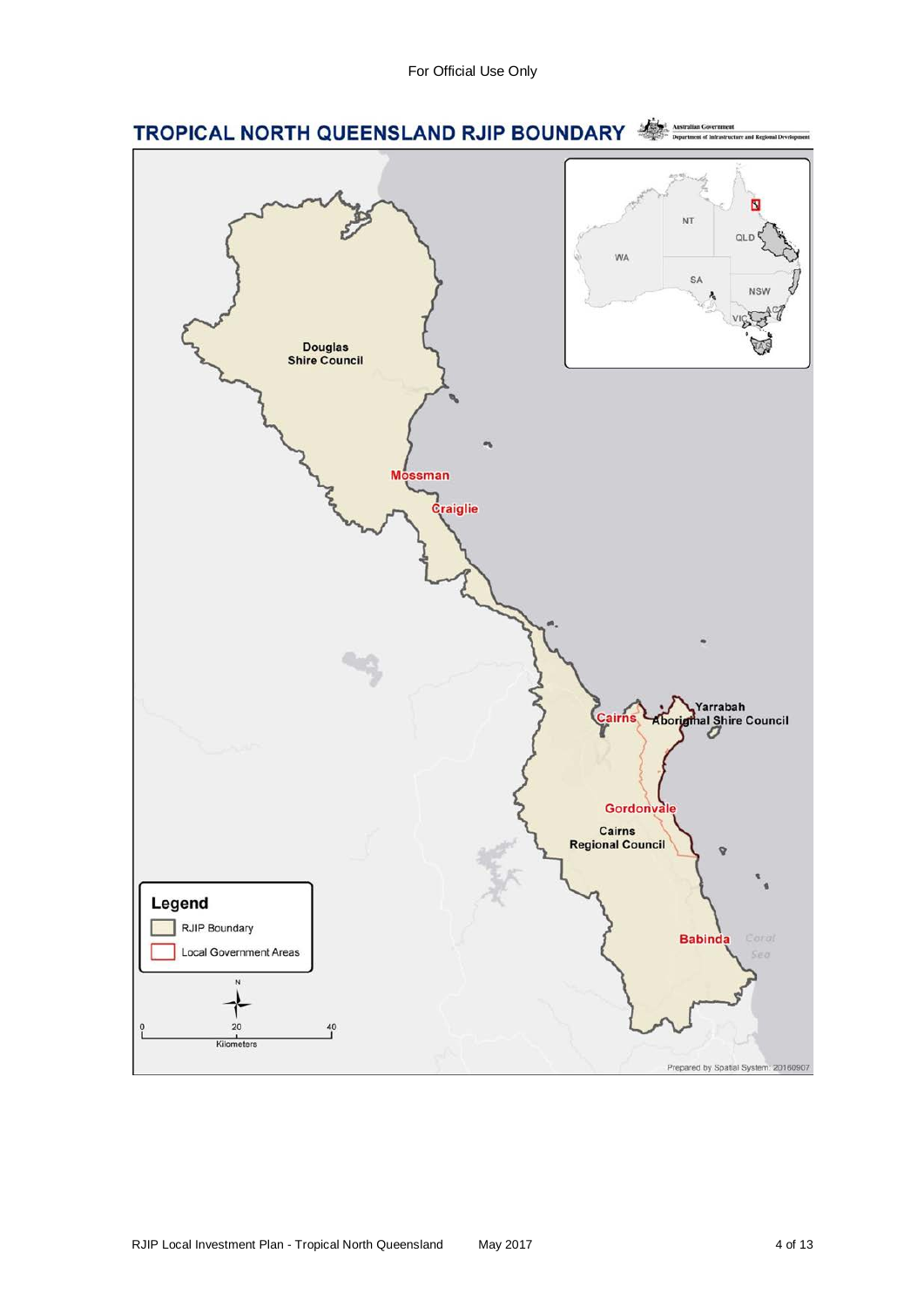# 2 Introduction

The Tropical North Queensland (TNQ) Local Planning Committee (the Committee) includes business, industry and community leaders from across the region representing a number of industries from the commercial and not-for- profit sectors.

In developing the Local Investment Plan (LIP), the Committee reviewed relevant plans, drew on individual knowledge, analysed available statistical data and consulted individual networks.

The Committee reviewed the following local planning documents:

- Tropical North Queensland Regional Economic Plan 2011-2031 Advance Cairns
- Regional Development Australia Far North Queensland & Torres Strait Regional Road Map 2013-16
- Far North Queensland Regional Plan 2009-2031 Queensland Government, Department of Infrastructure and Planning

The Local Planning Committee consulted the following statistical reports and sources:

- Department of Education and Training, Strategic Plan 2016-20
- Deloitte Access Economics, Opportunity and Imperative for Queensland's International Education and Training Sector, June 2016
- Labour Force Data Report for Cairns LPC, 2017 Conus Business Consultancy Services
- **Dutcomes from Vocational Education and Training in Schools, experimental estimates,** Australia, 2006-2011 – ABS
- Australian Social Trends, 2014. Exploring the gap in labour market outcomes for Aboriginal and Torres Strait Islander peoples - ABS

Conus Business Consultancy Services was engaged by the LPC to provide supporting data regarding the labour market in the Tropical North Queensland region to enable the Committee to make evidence-based decisions.

According to the 2011 Census of Population the percentage of workers employed in blue collar occupations was highest in the Accommodation and Food Services industry (15.4%), followed by the Construction industry (14.7%). The percentage of workers employed in white collar occupations was highest in the Health Care and Social Assistance industry (17.3%), followed by the Retail Trade industry (14.7%). The unemployment rate in TNQ stood at 10.2% in the September 2016 quarter.

Data analysis provided by Conus shows a strong growth in the Education and Training sector making it the highest employer in the August 2016 quarter. This is followed by the Health Care & Social Assistance and Public Administration & Safety sectors.

The Minister for Regional Development, Senator the Hon Fiona Nash, appointed the following members to the LPC:

Adj A/Prof Trent Twomey (Chairman) Mr Rob Giason Ms Deb Hancock Mr Richard Ireland Mrs Sally Mlikota Ms Joann Schmider Mr Gordon Wellham AM Adj A/Prof Trent Twomey LPC Chairman

> Adj A/Prof Trent Twomey LPC Chairman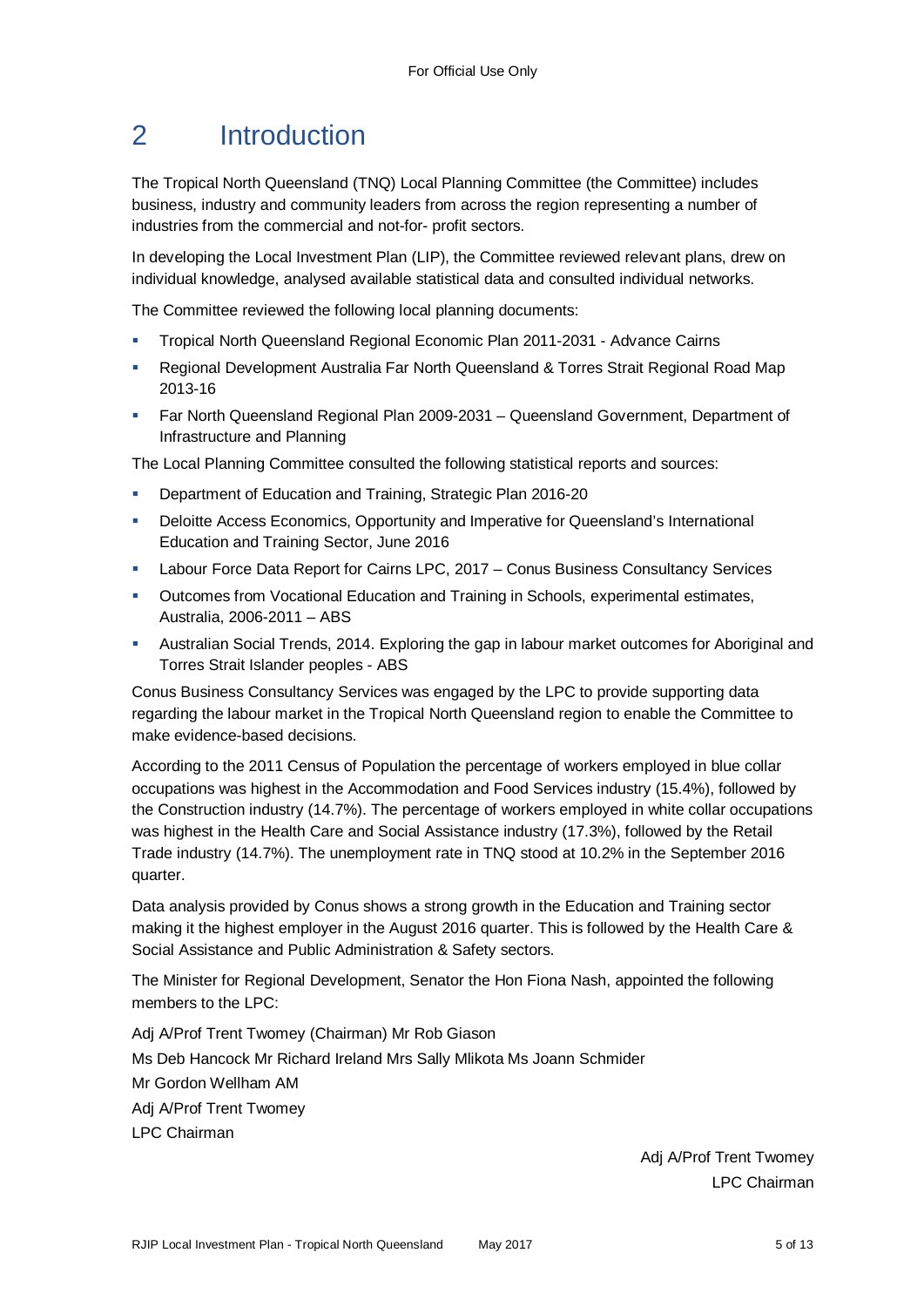# 3 Regional overview and analysis

For the purposes of the Regional Jobs and Investment Package, the Tropical North Queensland Region consists of the Local Government Areas of Douglas Shire Council, Cairns Regional Council and Yarrabah Aboriginal Shire Council.

The region boasts a strong Indigenous heritage with 10.5% of the resident population identifying as Aboriginal and/or Torres Strait Islander. The Traditional Owners of at least seven different dialect groups within the footprint capitalised on the area's natural resources, including an economy based around the seasonal foods from the land and sea. The economic history of the region since European settlement has likewise drawn on the natural attributes of the area, from the gold rush of the late 19th century to the tourism boom some 100 years later. The region's population of 174,632 at June 2015 is expected to grow to 245,728 by 2036.

Access to two of Australia's natural wonders, The Great Barrier Reef and The Wet Tropics of Queensland World Heritage Areas, and its proximity to the Asia Pacific makes the TNQ region a popular tourist and business destination and gateway to Northern Australia.

Over 4 million passengers move through Cairns Airport's domestic terminal each year. There are direct domestic flights to Brisbane, Gold Coast, Sydney, Melbourne, Perth, Darwin and Townsville as well as Alice Springs, Uluru and other regional centres. Cairns Airport is one of Australia's busiest for international passengers with direct flights from Auckland, Tokyo, Hong Kong, Shanghai, Guam, Guangzhou, Port Moresby and Singapore. The LPC recognises the importance of the Cairns Airport to the TNQ economy and its role as an enabler to all areas of the economy.

TNQ is home to two major university campuses (Central Queensland University and James Cook University), TAFE Queensland North, the Great Barrier Reef International Marine College and private VET providers, English Language colleges, public and private schools, all offering study options to domestic and international students.

The Queensland Government's Far North Queensland Regional Plan 2009-2031 notes that the

*"region has potential to become an internationally recognised centre of tropical expertise. Scientists and practitioners are developing unique knowledge through adaptation to the local environment in areas such as tropical health, environmental management, primary industries, and tropical living encompassing Aboriginal and Torres Strait Islander culture, built environment, disaster management, tourism and education. The international education industry is a major contributor to the local economy."*

The region's natural advantages in terms of lifestyle and safety, coupled with its access to other ports, provides appeal to domestic and international students, families and business operators. These natural attributes are a draw to creative industries and cultural sectors which all three Local Government Councils have identified as priorities in their planning.

Through the community engagement process in developing their creative industries strategy "Towards a new Culture Strategy 2017-2022", the Cairns Regional Council acknowledges

*"[Creative and cultural industries employ] a higher percentage of creative individuals than the regional Queensland average. The field includes visual arts and crafts; architecture and design; photography; film and television; the performing arts; writing; publishing; media and journalism."*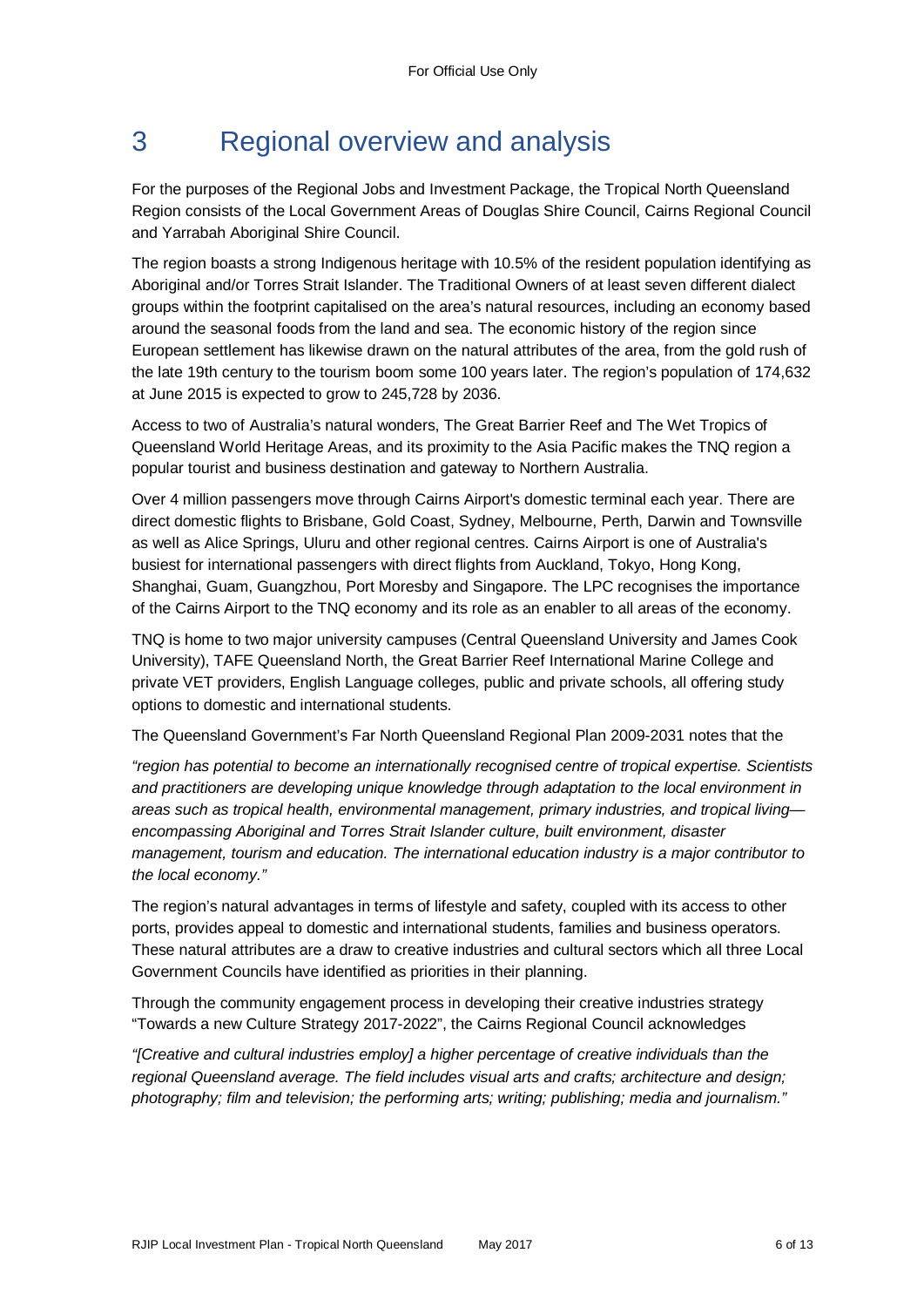The creative and cultural industries play an important role in supporting the tourism sector as recognised in the Arts Nexus "Cultural Tourism Strategy (2009)":

*"We want to make sure that visitors not only enjoy our beautiful Great Barrier Reef and Daintree Rainforest, but also know they can wander into the (Cairns) city to see our wonderful Indigenous art galleries, vibrant cultural festivals and talented local musicians".*

The TNQ Marine Industry is home to a large and diverse marine sector from; defence and customs; fishing fleet to reef fleet, small craft to super yachts, cargo vessels to cruise liners. The port of Cairns is a base for the Australian Navy. With responsibility extending from Rockhampton to Thursday Island, HMAS Cairns has 900 Navy and civilian personnel and is the homeport for 14 Naval vessels. The Cairns Defence Precinct provides opportunities for businesses to participate in the local supply chain including in the manufacturing and construction industries.

# 4 Investment sectors and strategic priorities

The Tropical North Queensland Local Planning Committee have identified the following priority areas for the TNQ RJIP.

- 1. Creative Arts and Cultural Industries (ANZIC Codes: P91, P924)
- **Develop and enhance cultural precincts and focal points, including arts spaces.**
- Build capability through management and business skills development.
- 2. Building & Construction (ANZIC Codes: E41, E42, C27)
- Support development of innovative products, services and practices to meet changing customer demands.
- **Reskilling to support adoption of innovation.**
- 3. Defence & Marine (ANZIC Codes: I63, I66, M82)
- Grow the supply chain to the defence and marine sectors.
- 4. Education & Training (ANZIC Codes: N84)
- Grow the skilled labour force.
- **Increase the number of international and domestic students.**
- 5. Health (ANZIC Codes: O86, O87)
- **IMPROVE front-line primary healthcare, mental and cardiac services.**
- Improve Aboriginal & Torres Strait Islander health.
- 6. Tourism (ANZIC Codes: G51, G52, H57, I61, I63, I64, C21)
- Increase the whole of destination touring experience to increase domestic and international visitor numbers.
- Increase the TNQ events program including sports, lifestyle, cultural and business events.
- Invest in maintenance, growth and attraction for the aviation sector to support the tourism industry.

The Local Planning Committee also recognises Business Services (ANZIC Code: L78) as a supporting sector to the above.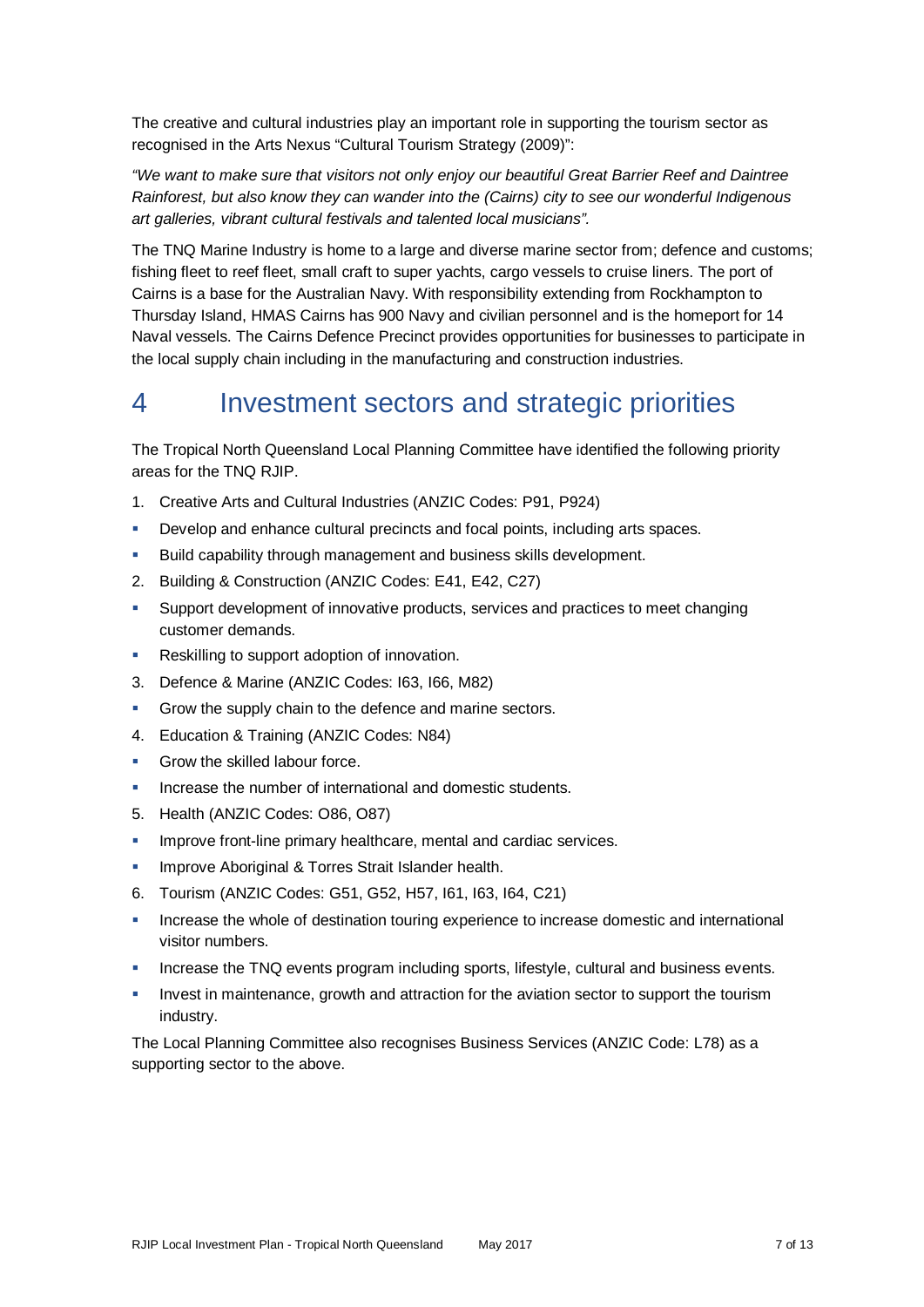# 4.1 Creative Arts and Cultural Industries

# **4.1.1 Evidence**

The importance of the creative arts and cultural industries to the TNQ region is recognised in relevant planning strategies relating to:

- **Recognising cultural diversity**
- Celebrating cultural history
- Contribution to the liveability of the region
- Enhancing the tourism experience
- Services to other business sectors
- Diversifying the primary industry base

As stated in the Regional Development Australia Far North Queensland & Torres Strait Regional Road Map 2013- 2016:

*"The Cairns/Far North region has been leading tropical Australia in employment in arts and entertainment industries. A large visitor population added to the largest residential population gives the region a competitive advantage in this field. The existence of a large creative Aboriginal and Torres Strait Islander population and demand by visitors for distinctively Australian material contributes to this. The recently established annual Cairns Indigenous Arts Fair is proving a major success with an international and not just a national focus."*

# **4.1.2 Strategic priorities**

- **Develop and enhance cultural precincts and focal points, including arts spaces.**
- Build capability through management and business skills development.

### **Evidence**

Cultural and creative industries play an important supportive role to the tourism and constructions sectors as well as enhance the liveability of the region.

As recognised in the Regional Development Australia Far North Queensland & Torres Strait Regional Road Map 2013-16:

*"Cultural community development education and training is a key necessity for the region, culminating in arts and cultural organisations that govern and collaborate effectively for the benefit of artists, practitioners and policy makers."*

# 4.2 Building and Construction

# **4.2.1 Evidence**

The 2011 Census revealed Construction as the second highest blue collar industry employer for the region. The Region experienced a construction boom in the mid 2000's but has had little construction and building activity since 2009 outside of government funded projects. Master Builders Queensland are projecting a boom year for the region on the back of major hotel and residential developments alongside major resource projects in the surrounding area.

As identified in the Far North Queensland Regional Plan 2009-2013, the

*"region has potential to become an internationally recognised centre of tropical expertise. Scientists and practitioners are developing unique knowledge through adaptation to the local environment in areas such as tropical health, environmental management, primary industries, and tropical living—*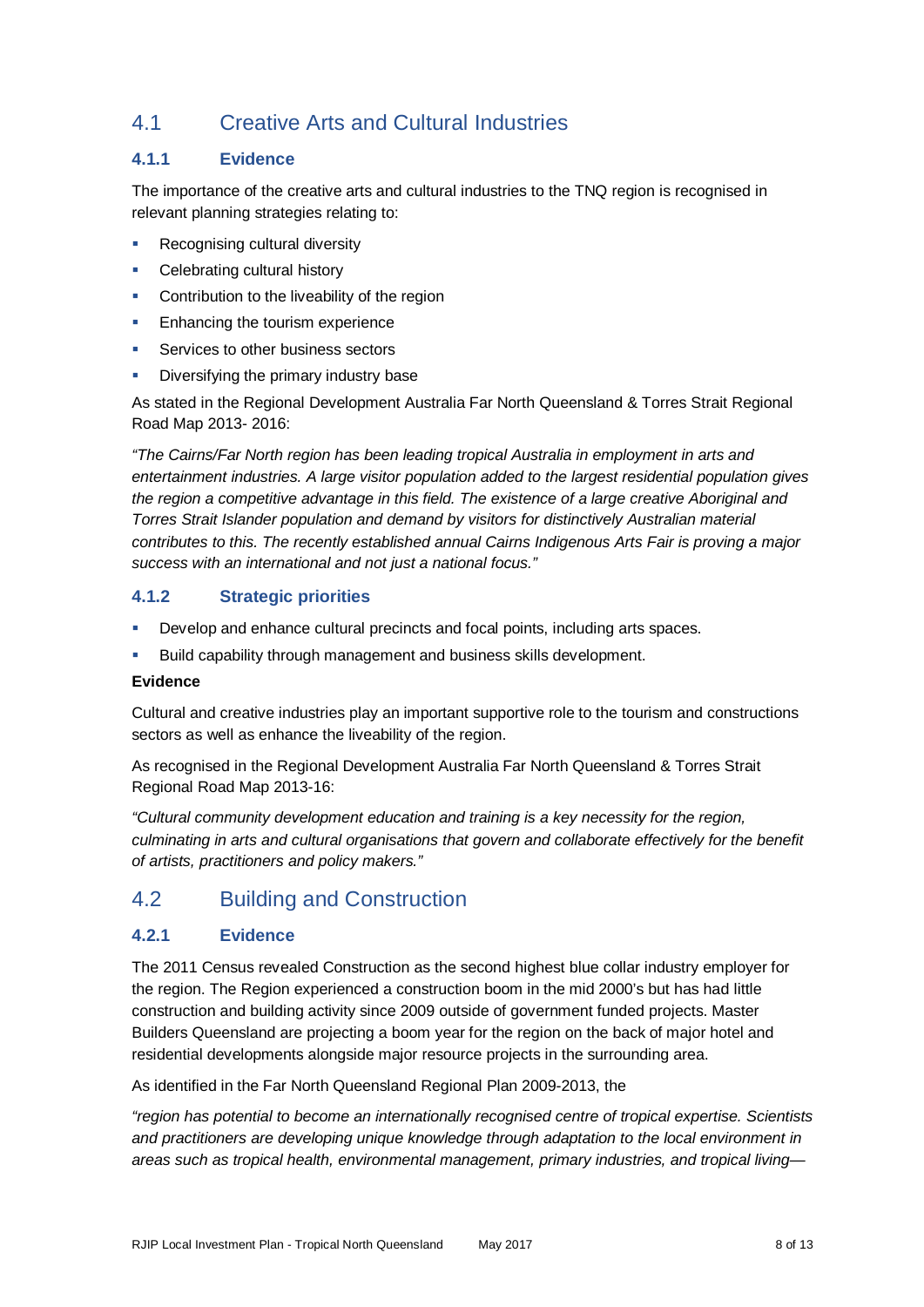*encompassing Aboriginal and Torres Strait Islander culture, built environment, disaster management, tourism and education."*

The construction industry in wider Tropical North Queensland region suffered during the Global Financial Crisis with building approvals in the region falling from approximately 4,204 residential and non-residential building approvals in 2006-07 to approximately 2,009 approvals in 2009-10. [1]

Employment [2] in the Construction industry in the Cairns Local Planning Committee (LPC) Area as at the 2011 Census was (approx.) 6,500 people. Taking into account changes in the local government boundaries, derived employment numbers in the Construction industry in the Cairns LPC Area, as at August 2016, has fallen to (approx.) 4,500 people. Some 2,000 jobs less and a fall of some 30%.

Building approval figures (for Houses and Units) reported for the Cairns urban area have fallen away significantly over the past four months and are down to a 17-year low. In trend terms the January 2017 figures are 57.8% below those recorded in January 2016 [3].

# **4.2.2 Strategic priorities**

- Support development of innovative products, services and practices to meet changing customer demands.
- Reskilling to support adoption of innovation.

#### **Evidence**

The Construction Skills Queensland and CSIRO study into the impact of advanced technologies on the construction industry, "Are you ready for change? Farsight For Construction", identifies the disruption faced by the construction industry.

Eighty leading experts across the state, including representatives from Cairns, contributed to the study. The study finds significant changes including the introduction of smart machines and driverless plant will result in existing jobs being replaced with a need for reskilling across the workforce.

# 4.3 Defence and Marine

# **4.3.1 Evidence**

The TNQ region has a number of experienced ship repair yards offering services including engineering, blasting, surface coatings, refrigeration and air-conditioning repairs, equipment hire plus experienced on-site teams and contractors who can work around the clock. Services are available from designers, draughtsmen, engineers, marine refrigeration specialists, shipwrights, welders, electrical and mechanical fitters, grit blasters, aluminium fabricators, painters, instrument technicians and electronics technicians.

There are multiple large sheds to conduct refits, slipping and docking facilities plus berthage and haul-out facilities.

- Turnover of \$670 million
- Employs more than 4,500 people including 1,300 in the shipbuilding, repair & service sectors
- 2nd most visited Australian port for major cruise ships
- Great Barrier Reef International Marine College with Kongsberg Full Mission Bridge Simulator, Multi- purpose Emergency Response Training Simulator (MERTS) incorporating fire – fighting facility
- **Largest coastal shipping on the east coast**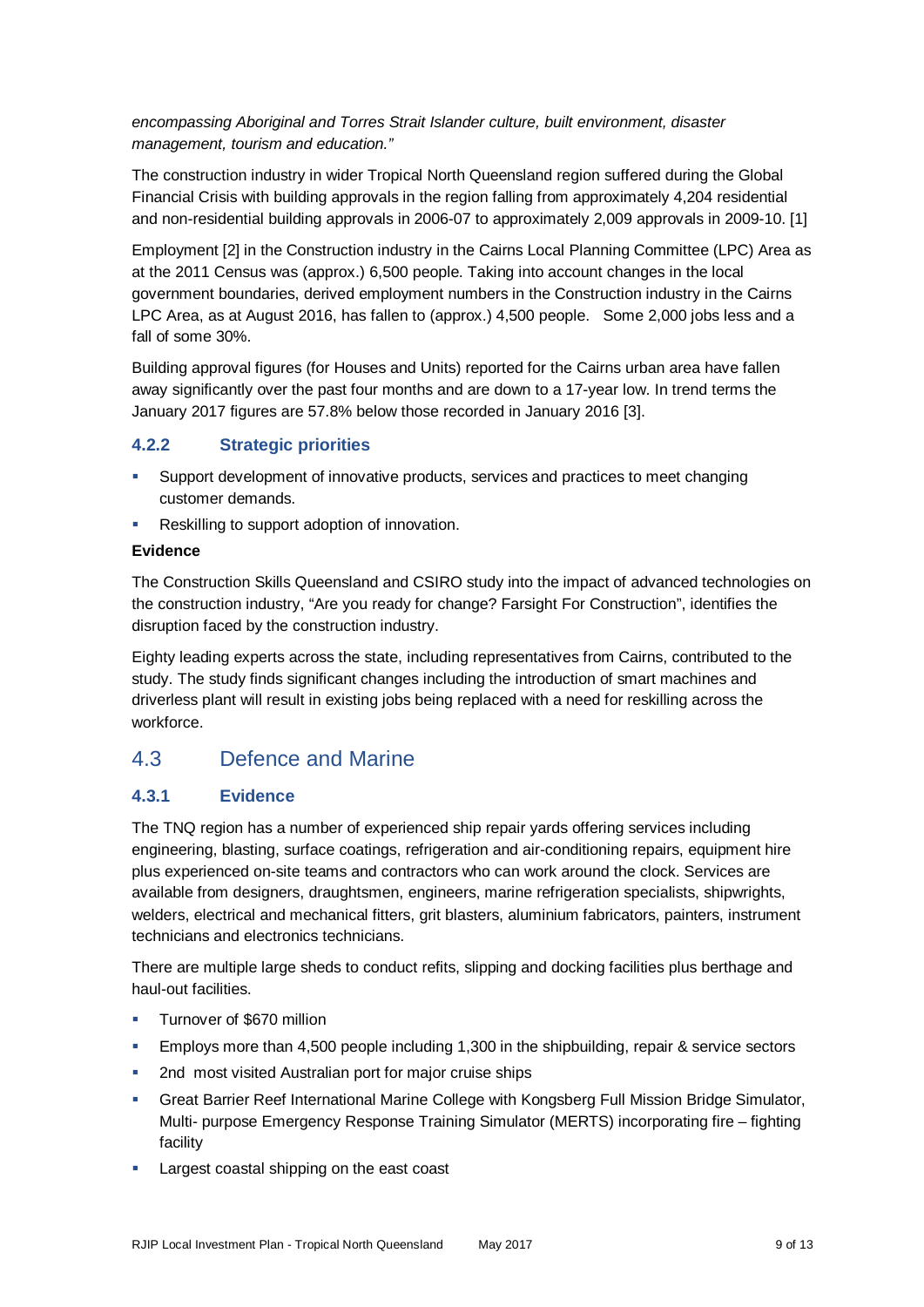- Three major slipways, each providing different capacities and niche quality product offering considerable experience and capacity with a reputation for quality service
- Maintenance on a wide variety of vessel types with slipway capacity up to 100m and 3000t, and haul-out facilities and floating docks up to 350t
- Other services include dry docks, undercover, warehouse storage, engineering and cleaning, painting and abrasive blasting

HMAS Cairns also provides refit and training support for neighbouring Pacific Island nations.

- Service the Navy's, the Australian Customs' and Border Protection Service's Pacific Patrol **Boats**
- **Cradle-to-grave vessel services**
- **Project management**
- **Engineering all mechanical, hydraulic & boiler making fabrication**
- **Protective coatings blasting & coatings**
- **Shipwright Services**
- Electrical & Electronic repairs and installation

The Department of Defence report "The Economic Contributions of Three Queensland Defence Precincts" (July 2010) outlines the indirect contributions to the economy which includes through purchasing services from local providers. In turn these providers will also contribute to the local economy through employment and purchasing or goods and services. The report indicates the indirect contribution of the defence industry from the Cairns precinct to be \$123m in output/turnover, \$60m value added and employment of 523 people.

# **4.3.2 Strategic priorities**

**Grow the supply chain to the defence and marine sectors** 

#### **Evidence**

The Tropical North Queensland Regional Economic Plan 2011-2031 and the Regional Development Australia Far North Queensland and Torres Strait Regional Road Map 2013-16 both identify the value of the marine sector to the TNQ region. The TNQ Local Governments and the Department of Defence recognise the important contribution the defence precinct makes to the local economy.

# 4.4 Education and Training

# **4.4.1 Evidence**

Employment in the education and training sector within the Cairns LPC area has grown sharply over the past five years. It now employs more people (11,670) than any other industry in the area. Its share of the labour market has more than doubled since 2011 and currently sits at just over 16%.1

The Tropical North Queensland Regional Economic Plan 2011-2031 recognises one of the region's strengths as being *"one of the few first world economies located in the tropics providing scope for knowledge industries including tropical expertise, bio fuels, tropical health and medicine."*

One of the Plan's Foundation Strategies is to *"develop the skills and capacity of the region's workforce now and into the future"* and it notes that a *"skilled workforce is an important resource to building a powerful economy. Developing knowledge and skills means giving the people of TNQ*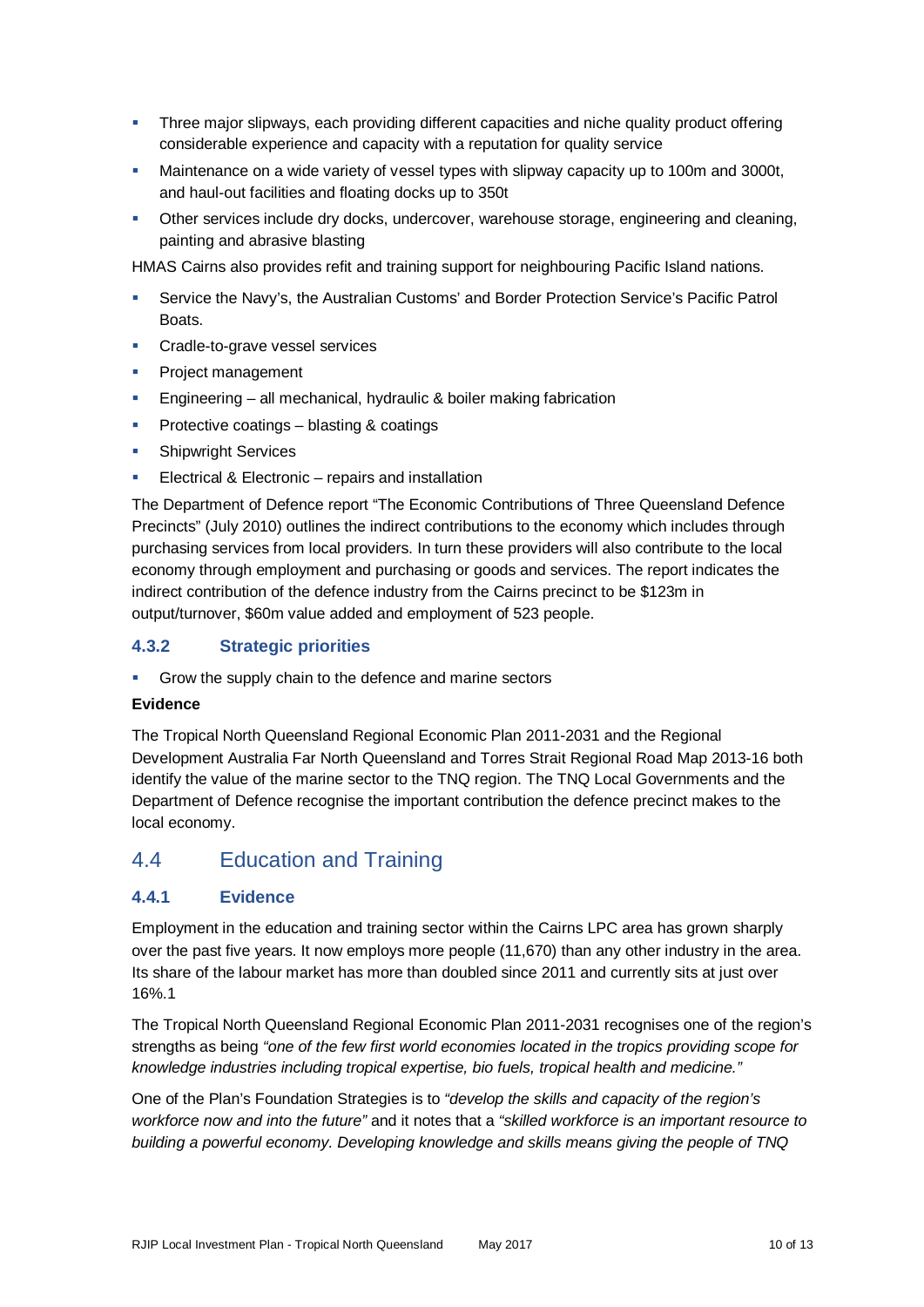*opportunities to access high quality education and training whilst also fostering a culture of life-long learning."*

# **4.4.2 Strategic priorities**

- Grow the skilled labour force.
- Increase the number of international and domestic students.

#### **Evidence**

If the region is to fulfil its potential as a centre for tropical expertise and innovation it will require a more highly skilled and educated work force. There is a recognised shortage of skilled workers in certain industries.

Improving skills within the labour force helps to alleviate the region's generally high level of unemployment and to build labour market resilience in a region that has historically been heavily reliant on the volatile tourism trade.

Investment to increase vocational and skills-based training specific to the identified priority sectors with focus on the drive for tropical specialisation and innovation is a priority.

Deloitte Access Economics, "Opportunity and Imperative for Queensland's International Education and Training Sector" (June 2006) recognises that the economic contribution from visiting friends and relatives' expenditure in "traditional tourist hot spots such as…..Tropical North Queensland" is "relatively higher" than elsewhere.

# 4.5 Health

### **4.5.1 Evidence**

The most recent data at the Cairns LPC Area level comes from the 2011 Census and is presented in the chart below. This shows that Healthcare & Social Assistance was the largest employer accounting for 9,290 people; or 12.4% of total employment.

According to the Northern Queensland Primary Health Network (NQPHN) Health Needs Analysis, chronic diseases are conditions that persist or are long-lasting. Furthermore, they are often present slowly over a long period of time as body organs deteriorate. The most common chronic diseases in TNQ are cardiovascular disease, diabetes, chronic liver failure, chronic obstructive pulmonary disease, and end-stage renal disease. For the most part, chronic disease progression is directly associated with unhealthy behaviours such as smoking, excessive alcohol consumption, and inadequate exercise and poor diet, which leads to obesity.

Primary healthcare services provide front-line health services to community members. Across the NQPHN there are multiple services and providers available including but not limited to: General Practices, Community Pharmacies, Dental Practices, Aboriginal Medical Services, and allied health services. When services are coordinated across primary health providers, disease and management of illness within the community is often more effective, leading to improved outcomes for the patient, while avoiding unnecessary hospital admissions.

Top 6 Local PHN Health Priority Areas

- Improve access to health services in rural and remote areas
- Improve access to mental health services
- Promote health workforce expansion and sustainability
- **Transition chronic disease management to community level care**
- **Improve Aboriginal and Torres Strait Islander health**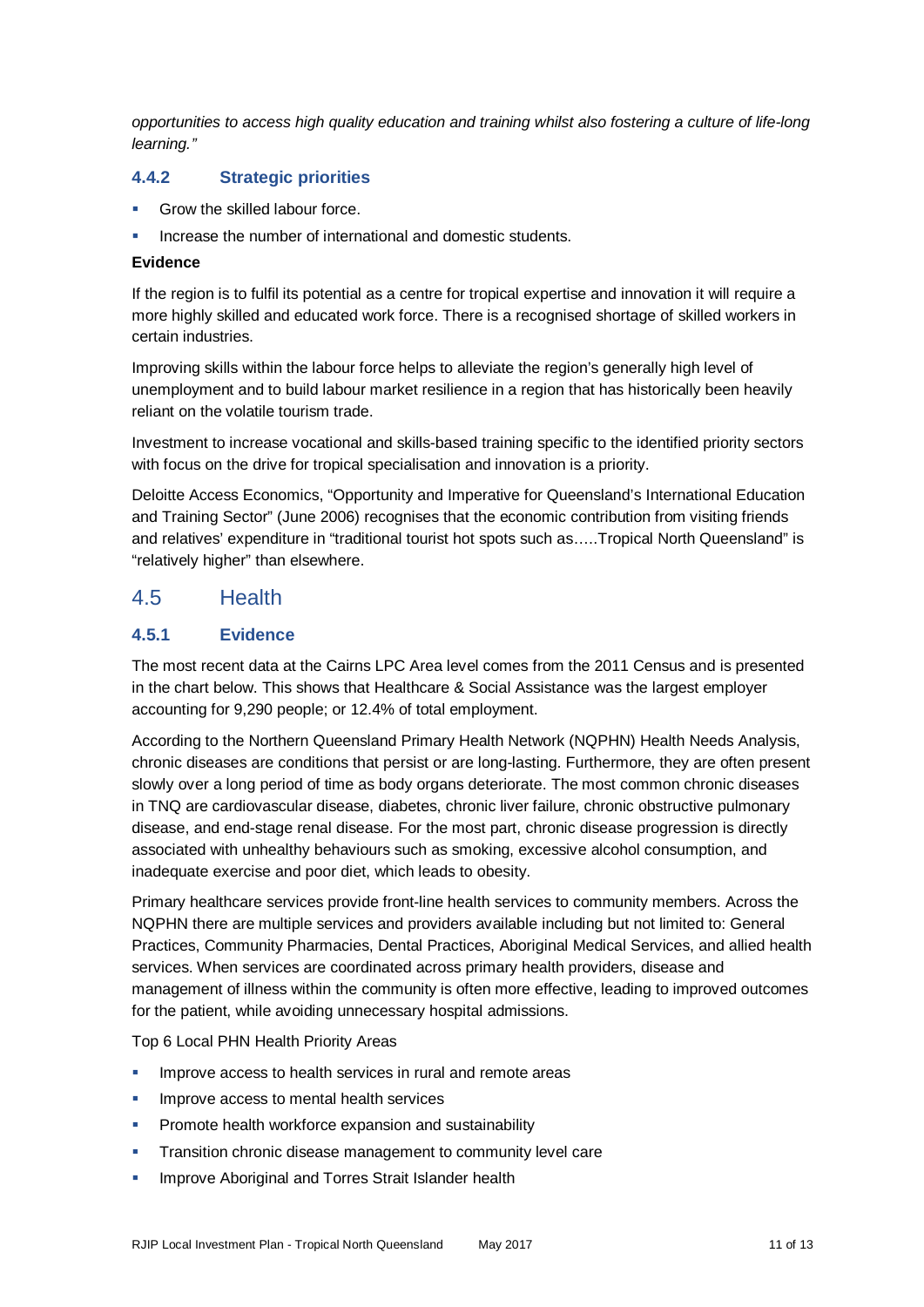Improve childhood and maternal health

According to the vision in the Queensland Government report "Advancing Health 2026", the headline measure of success to increase life expectancy for Aboriginal and Torres Strait Islander males by 4.8 years and females by 5.1 years by 2026. Like the Council of Australian Governments (COAG) health targets, the vision target focuses on life expectancy gains.

- Mental Health
- Cardiac Health
- **Sexually Transmissible Infections**

# **4.5.2 Strategic priorities**

- **IMPROVE front-line primary healthcare, mental and cardiac services.**
- Improve Aboriginal & Torres Strait Islander health.

#### **Evidence**

According to Conus by August 2016 the Healthcare & Social Assistance sector is second only to Education and Training with a total of 9,220 people employed; or 12.8% (an increase from 12.4% in 2011).

If the region is to fulfil its potential as a centre of excellence for tropical health and medicine it will require a highly skilled and educated health work force together with state of the art systems, processes and plant and equipment.

# 4.6 Tourism

# **4.6.1 Evidence**

The Queensland Government has established a target to grow tourism expenditure in Queensland by an additional

\$15Bn by 2020, a 100% increase from 2012. Approximately 80% of the \$15Bn in targeted growth will come from only four of the thirteen Regional Tourism Organisation locations in Queensland. Tropical North Queensland (TNQ) is the third largest priority growth destination and the only destination located outside South East Queensland that has the capacity and assets to play a leadership role in achieving the growth targets. The TNQ tourism industry is ambitious and wants to achieve the 2020 \$2Bn targets that have been established for this destination.

Based on the preliminary forecast modelling that has been undertaken, the Growth Potential Target Scenario indicates that \$4.63Bn in tourism expenditure could be achieved by 2020. This would consist of the international market growing from \$885Mn to \$2.19Bn and the domestic market from \$1.72Bn to \$2.44Bn. It has been estimated that this additional tourism expenditure would generate an additional \$2.1Bn in additional economic impact. This could provide a total economic growth of \$4.1Bn, which would provide approximately 20,000 additional jobs in total across the regional economy.

China is the key market that offers the most significant opportunity to grow international visitors to TNQ to support achieving the 2020 growth target.

The current perceptions of the region by potential consumers is that TNQ's offering is primarily related to the reef and rainforest and that this is concentrated to the coastal hubs of Cairns, Northern Beaches, Port Douglas, Daintree, Cape Tribulation, Daintree, Mission Beach and the Atherton Tablelands. TNQ is the largest and most diverse geographical region in Queensland and has significant potential to grow and further-develop its tourism potential.